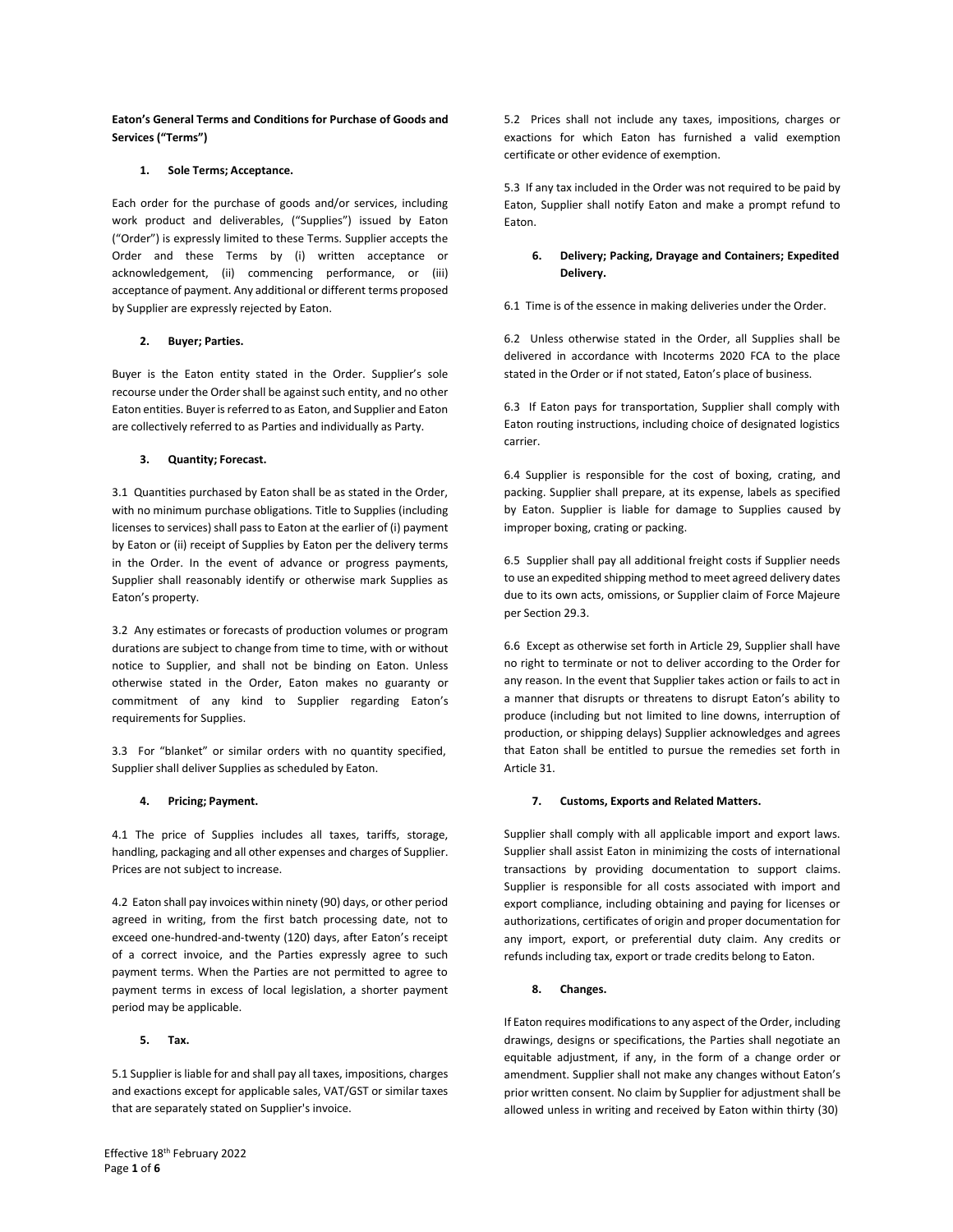days from the date notice is received by Supplier. Nothing in this clause shall excuse Supplier from performance of the Order as changed, including during the pendency of any claim.

### **9. Inspection; Audit.**

Eaton or its representative may enter, inspect and/or audit on reasonable notice Supplier's plant, books and records to verify compliance with Eaton's requirements.

#### **10. Warranties.**

Supplier warrants and represents that (a) all Supplies shall: (i) conform to the specifications, standards, drawings, samples, descriptions and revisions furnished by Eaton; (ii) be merchantable and free of defects in design, materials and workmanship; (iii) be fit for the purposes intended by Eaton, (iv) be free of all liens, claims and encumbrances, (v) be manufactured entirely with new materials and free from latent defects, (vi) be free from viruses, disabling code, and open source software, (vii) be genuine, new and unused, and, (b) any work shall be performed in a professional manner and consistent with best industry standards.

### **11. Indemnification.**

11.1 Supplier shall defend, indemnify and hold Eaton harmless against any losses, liabilities, damages, claims, suits, actions, proceedings, subrogation, costs, and expenses including court costs and attorneys' feesin connection with the Order including: a) death, injury or damages to any person or property; b) recall campaigns which in Eaton's reasonable judgment are required; c) counterfeit parts, including parts that have been copied or substituted without legal right or authority; d) Supplier's use of Eaton's machinery or equipment, where for such claim Supplier shall assume sole responsibility. e) actual or alleged infringement, direct or contributory, of Intellectual Property rights defined in Section 24.1; f) subcontractor performance; and, g) violation of law.

11.2 On receipt of notification, Supplier shall assume responsibility for the defense of any claims, suits, actions, or proceedings for which Supplier shall indemnify Eaton. Eaton has the right to be represented and participate through its own counsel in the defense and resolution of any indemnification matters. The indemnification obligations of Supplier are independent of warranty obligations of Supplier. Supplier may not settle or otherwise dispose of any such indemnified claims, suits, actions or proceedings without the prior written approval of Eaton.

### **12. Insurance.**

12.1 Supplier shall maintain appropriate insurance coverage, in accordance with best industry practices, with a reputable insurance company against all relevant losses, liabilities and indemnities that may arise in connection with the Order and Supplier's operations. Eaton may specify additional insurance coverage requirements applicable to the Order. Such coverage shall not limit Supplier's liability under the Order.

12.2 On Eaton's request, Supplier shall provide Eaton with a copy of the insurance certificate evidencing coverage.

#### **13. Eaton Standards; Industry Standards.**

Supplier, and its suppliers, if applicable, shall comply with:

13.1 Eaton's programs and standards available at [https://www.eaton.com/us/en-us/company/selling-to](https://www.eaton.com/us/en-us/company/selling-to-eaton.html)[eaton.html](https://www.eaton.com/us/en-us/company/selling-to-eaton.html) and incorporated by reference.

13.2 Eaton's Global Supplier Excellence Manual available at [https://www.eaton.com/us/en-us/company/selling-to](https://www.eaton.com/us/en-us/company/selling-to-eaton/supplier-excellence.html)[eaton/supplier-excellence.html](https://www.eaton.com/us/en-us/company/selling-to-eaton/supplier-excellence.html) and incorporated by reference.

13.3 Eaton's Supplier Code of Conduct available at [https://www.eaton.com/content/eaton/us/en](https://www.eaton.com/content/eaton/us/en-us/company/selling-to-eaton/supplier-code-of-conduct.html/)[us/company/selling-to-eaton/supplier-code-of-conduct.html/](https://www.eaton.com/content/eaton/us/en-us/company/selling-to-eaton/supplier-code-of-conduct.html/) and incorporated by reference.

13.4 Applicable standards and inspection systems including, AS 9001, ISO 9001:2000, or ISO/TS 16949:2002 quality certification and ISO 14001 environmental certification.

13.5 Industry Production Part Approval Processes (PPAP) as specified by Eaton. Supplier shall provide all relevant PPAP information on Eaton's request.

### **14. Environmental, Health and Safety.**

When at any Eaton location, Supplier shall comply with Eaton's environmental, health and safety ("EHS") requirements, including Eaton's EHS Policy and EHS Handbook (available at

[https://www.eaton.com/content/dam/eaton/company/sustainab](https://www.eaton.com/content/dam/eaton/company/sustainability/files/EHS-handbook-english.pdf) [ility/files/EHS-handbook-english.pdf](https://www.eaton.com/content/dam/eaton/company/sustainability/files/EHS-handbook-english.pdf) and incorporated by reference and together "Eaton's EHS Requirements"). If Supplier fails to comply with Eaton's EHS Requirements, Eaton may stop services and remove Supplier from the location until Supplier has taken appropriate corrective action. Supplier shall be liable for all claims in respect of such stoppage.

### **15. Interchangeability.**

All Supplies, which were not subject to validation testing or approval by an Eaton customer, shall be interchangeable with like supplies purchased from Supplier previously by Eaton. Supplier may not make any change to any Supplies designs, processes, or procedures without Eaton's prior written approval.

### **16. Eaton Property.**

16.1 Eaton owns all materials made available to Supplier by Eaton as well as all replacements of those materials ("Eaton Property").

16.2 Supplier shall clearly mark Eaton Property and safely store separate and apart from Supplier's property in good condition, bear the risk of loss and ship at Supplier's expense to Eaton in as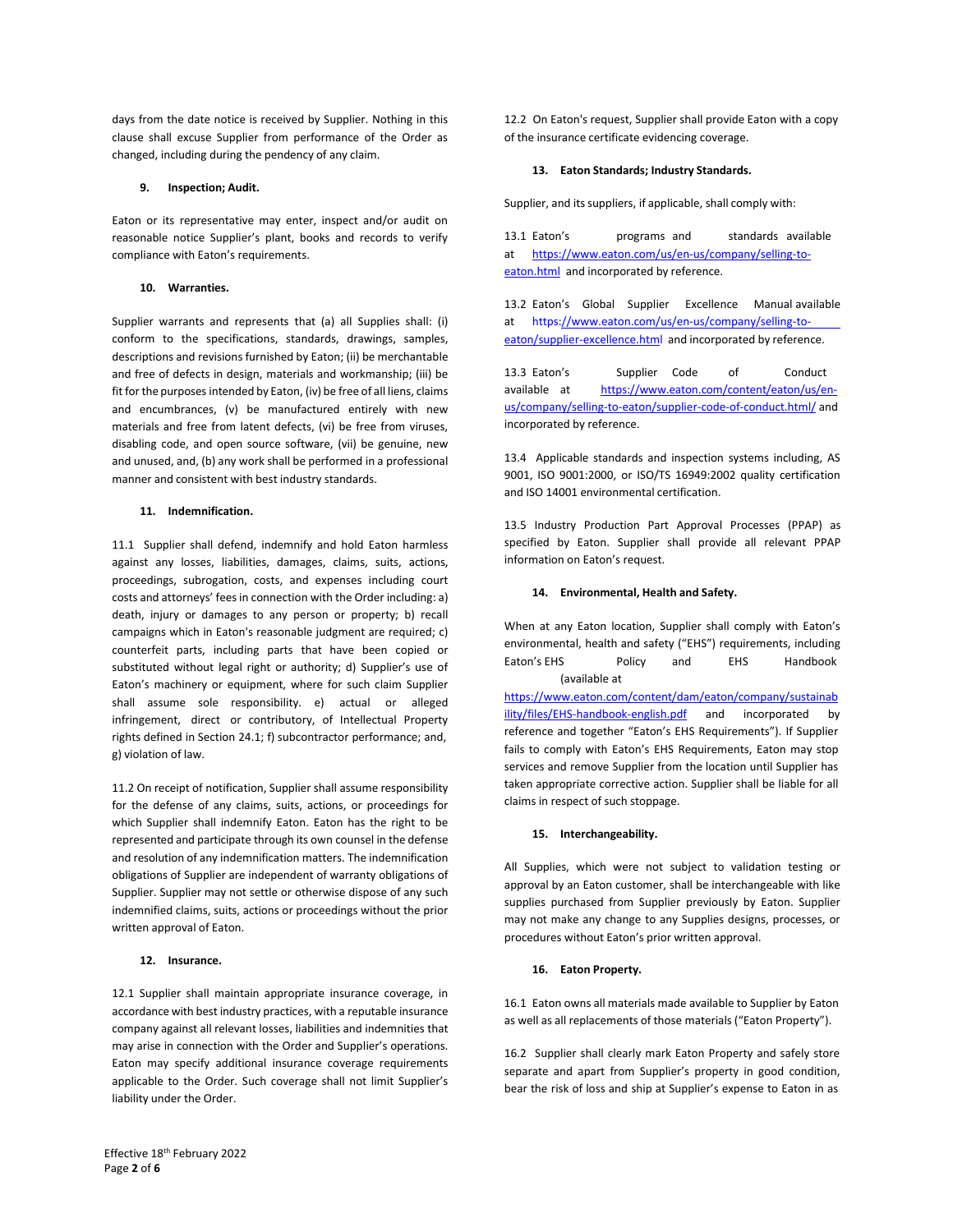good condition as originally received by Supplier, reasonable wear and tear excepted.

16.3 Supplier may not use any Eaton Property except for performance of work under the Order or as authorized in writing by Eaton.

16.4 At any time Eaton may inspect and remove Eaton Property and Supplier grants Eaton an immediate right of access at any time to enter Supplier's premises to inspect and remove Eaton Property without any liability to Supplier.

16.5 Eaton disclaims all warranties, express or implied, with respect to Eaton Property. Supplier waives all claims in respect of Eaton Property.

#### **17. Special Tooling.**

17.1 The term "Special Tooling" includes all special equipment, manufacturing aids, and drawings acquired, manufactured, or used in the performance of the Order, that are of a specialized nature.

17.2 Supplier shall only use Special Tooling for performance under the Order. Supplier shall keep Special Tooling in good condition and fully covered by insurance. Upon termination or expiration of Order, Supplier shall immediately transfer title and possession of Special Tooling to Eaton for an amount equal to the unamortized cost of Special Tooling or dispose of it as Eaton may direct.

#### **18. Choice of Law; Dispute Resolution.**

18.1 The Order is governed by the laws of the country or State, as applicable, of the Eaton legal entity's incorporation. The United Nations Convention on Contracts for the International Sale of Goods and Article 1195 of the French Civil Code (Code Civil) are expressly excluded from any Order.

18.2 The Parties shall attempt good faith resolution of a dispute within thirty (30) days, during which time Supplier shall perform the Order in accordance with Eaton's instructions. If the Parties are unable to resolve the dispute within that period, the Parties shall submit to an appropriate dispute resolution procedure selected by Eaton. THE PARTIES EXPRESSLY WAIVE ANY RIGHTS TO A JURY TRIAL (IF APPLICABLE).

18.3 If there is any dispute arising under the Order, Eaton and Supplier shall proceed diligently with the performance required under the Order pending resolution of the dispute.

#### **19. Compliance with Applicable Laws.**

Supplier shall comply with all applicable laws, statutes, rules, regulations, orders, and standards in any jurisdiction.

#### **20. Anti-Corruption.**

In connection with all business transactions with Eaton:

20.1 Supplier and its suppliers shall comply with applicable national and international anti-bribery rules, including the U.S. Foreign Corrupt Practices Act (FCPA), United Kingdom, and European Union, Organization for Economic Co-operation and Development (OECD) and Council of Europe anti-bribery rules.

20.2 Supplier shall not directly or indirectly solicit, receive or offer any form of bribe, kickback, or other corrupt payment or thing of value to or from any person or organization, including government agencies or officials, companies or personnel of those companies.

20.3 Supplier and its affiliates shall at all times keep complete and accurate books and records, and all records and information that Supplier provides to Eaton pertaining to the Order shall be complete and accurate.

#### **21. U.S. Government Contracts.**

21.1 If any Supplies are to be used on a U.S. Government contract, then the Eaton FAR and/or DFARS flow-down addendum available at [https://www.eaton.com/content/dam/eaton/support/selling](https://www.eaton.com/content/dam/eaton/support/selling-to-eaton/files/po_terms/PO%20Terms%20-%20FARS.pdf)[to-eaton/files/po\\_terms/PO%20Terms%20-%20FARS.pdf](https://www.eaton.com/content/dam/eaton/support/selling-to-eaton/files/po_terms/PO%20Terms%20-%20FARS.pdf)

and incorporated by reference shall apply. Supplier shall accept mandatory flow-down clauses at no additional cost to Eaton.

21.2 Supplier shall comply with Defense Priorities and Allocation System (DPAS) Regulation (15 CFR 700) if the Order is rated.

21.3 Supplier certifies that it, or Supplier's principals, are not debarred, suspended, proposed for debarment, or declared ineligible for the award of contracts by a Federal agency.

#### **22. Confidentiality.**

22.1 Any confidential, proprietary or non-public information, including drawings, descriptions, specifications and any other Intellectual Property made available to Supplier or created for Eaton related to the Order ("Confidential Information") is the property of Eaton.

22.2 Supplier and its representatives shall protect Eaton Confidential Information, and shall not disclose, copy, reproduce, reverse engineer or transfer Confidential Information to any third parties or use for purposes other than fulfilling its obligations under the Order.

### **23. Data Security and Cybersecurity.**

23.1 Supplier may receive or have accessto information relating to identified or identifiable individuals ("Personal Data"), including Eaton employees, temporary workers, contractors, consultants, customers or suppliers. Personal Data, in whichever form, is of a very sensitive nature, and Supplier shall keep Personal Data strictly confidential and use it (i) only within the limits authorized by Eaton and for the purpose of Supplier's performance under the Order, and (ii) in accordance with all applicable laws, and where applicable, the Personal Data Processing Clauses available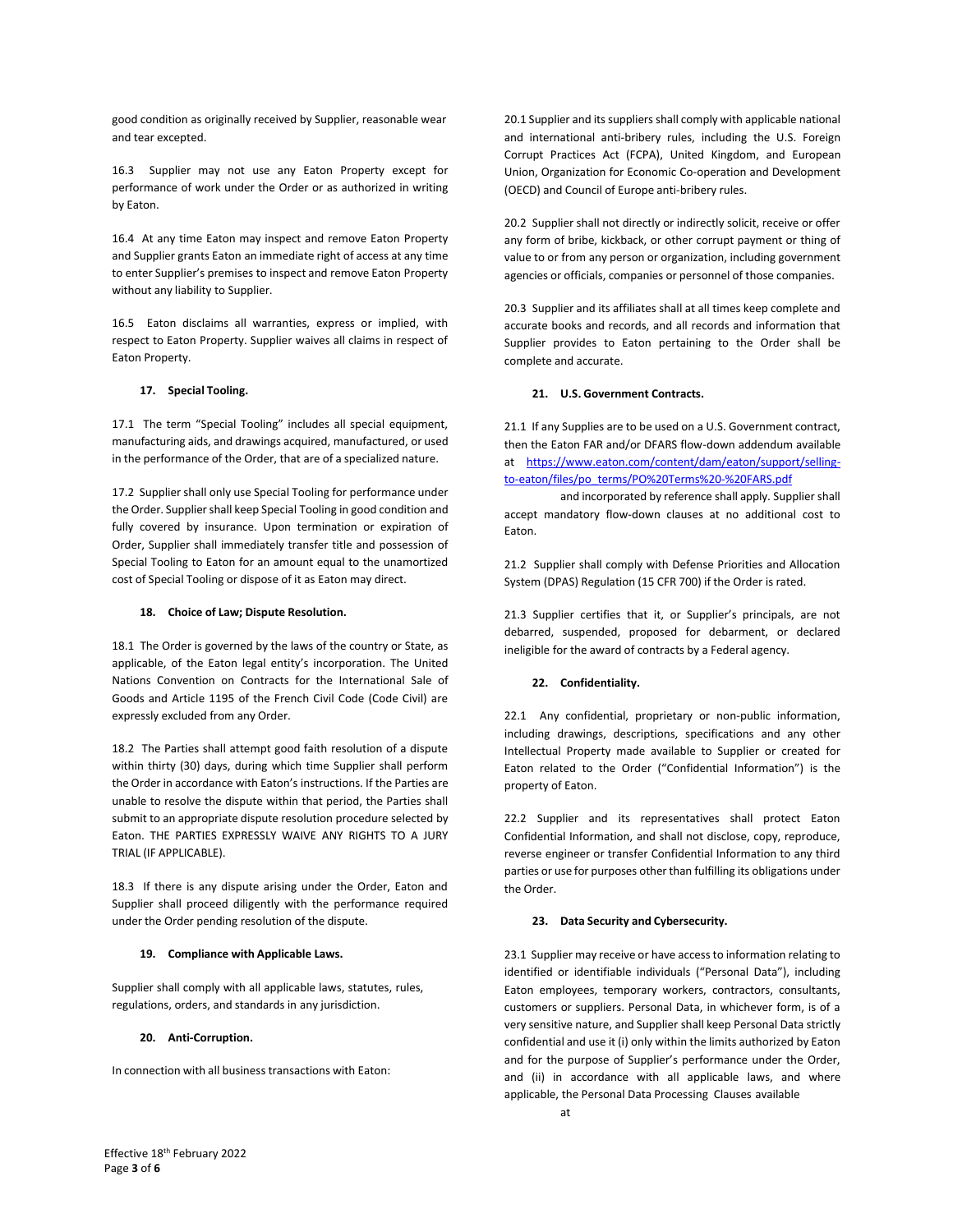# [https://www.eaton.com/content/dam/eaton/support/selling-to](https://www.eaton.com/content/dam/eaton/support/selling-to-eaton/files/po_terms/Personal-Data-Processing-Clauses.pdf)[eaton/files/po\\_terms/Personal-Data-Processing-Clauses.pdf](https://www.eaton.com/content/dam/eaton/support/selling-to-eaton/files/po_terms/Personal-Data-Processing-Clauses.pdf) and incorporated by reference.

23.2 Supplier shall operate and maintain an information and cybersecurity program, including administrative, physical and technical safeguards, designed to protect against and prevent any unauthorized use, access, processing, destruction, loss, alteration or disclosure of Confidential Information and Personal Data ("Security"). Upon the request of Eaton, Supplier shall provide proof of Supplier's Security and submit its processing facilities for audit of the processing activities covered by the Order. Such audit shall be carried out by Eaton or its agents with the required professional qualifications and a duty of confidentiality. Supplier shall immediately notify Eaton of any perceived, potential or actual breach to Supplier's Security ("Breach"), and provides a full description of the Breach, the impact and mitigation efforts. Supplier will then promptly (a) investigate, remediate, and mitigate the effects of the breach; and (b) provide Eaton with assurances reasonably satisfactory to Eaton that such breach will not recur. If Eaton determines that notices or other remedial measures are warranted, Supplier will, at Eaton's request and at Supplier's cost, undertake such remedial actions.

23.3 Any software provided by or on behalf of Supplier shall not contain any computer code or other mechanism that would allow Supplier or others to access information on Eaton's computers, networks or products for any purpose including viewing, transmitting or conveying such information to Supplier or any other party. If vulnerability is discovered in any software which may be exploited by others, Supplier agrees, at Supplier's cost, to immediately take all corrective actions necessary to prevent such exploitations or identify, contain, eradicate and recover Eaton's assets if an exploitation occurred.

#### **24. Intellectual Property.**

24.1 "Intellectual Property" includes any patent, trademark, trade secret, copyright, design, know-how, or other proprietary right.

24.2 Eaton retains all right, title and interest in and to its Intellectual Property related to the Order. Any license of Eaton Intellectual Property is granted solely for the limited right to permit Supplier to perform its obligations under the Order for the sole benefit of Eaton.

24.3 Supplier retains its Intellectual Property that existed before this Order. Supplier grants Eaton a worldwide, nonexclusive, royalty free, irrevocable, perpetual license under its Intellectual Property to use, sell, repair and reconstruct Supplies and copy, distribute and create derivative works of copyrightable work product and deliverables.

24.4 Supplier hereby assigns to Eaton all right, title, and interest in and to all Intellectual Property in Supplies created for Eaton related to the Order.

24.5 Supplier shall promptly disclose all Intellectual Property owned by Eaton pursuant to Section 24.4, including all inventions, and shall execute any documents necessary to perfect Eaton's ownership therein.

### **25. Product Stewardship Requirements.**

25.1 Supplier and its suppliers shall comply with all applicable Product Stewardship Requirements regardless of the place Supplies are created or delivered to Eaton or the ultimate place Eaton's own products or its customers' products are sold or used. "Product Stewardship Requirements" include laws, regulations, industry standards and Eaton, or Eaton's customer, requirements concerning (i) chemical or materials composition, labeling, recycling, take back/end-of life, and disposal, (ii) product design for safety, energy efficiency, and recyclability, or similar life-cycle requirements, and (iii) product packaging and transportation.

25.2 Supplier, at its cost, shall (i) identify chemical and material names and quantities contained in Supplies, (ii) identify chemical and material composition and information to allow safe use of Supplies, (iii) complete any Material Declaration or similar information requests by Eaton, (iv) complete required registration with regulatory agencies of chemical or materials composition of Supplies, (v) propose alternate solution to ensure continuity of supply if delivery of Supplies is prohibited, (vi) cooperate with Eaton in evaluating Supplies' environmental impact per international or other standards defined by Eaton, and (vii) provide Eaton with evidence that Supplies comply with Product Stewardship Requirements.

#### **26. Termination for Convenience.**

Eaton reserves the right to terminate the Order, or any part hereof, at its sole convenience. Upon receipt of termination notice, Supplier shall immediately cease all work and ensure all of its suppliers and subcontractors cease work. Within thirty (30) days of such termination, Supplier shall submit necessary documentation to claim reasonable termination costs if any, which shall only include Supplier's direct costs that have been incurred as a result of termination. Any claim shall be deemed waived unless asserted within thirty (30) days from Supplier's receipt of the Eaton's termination notice.

#### **27. Termination for Default.**

27.1 Upon written notice to Supplier, Eaton may terminate all or part of the Order if (i) Supplier defaults in the performance of any provision of the Order, including late delivery or Supplier's failure to make reasonable progress towards completion of the Order, and such default is not cured within seven (7) days, or (ii) in the event of Supplier's bankruptcy, suspension of business, insolvency, appointment of a receiver for Supplier's property or business, or any assignment, reorganization or arrangement by Supplier for the benefit of its creditors.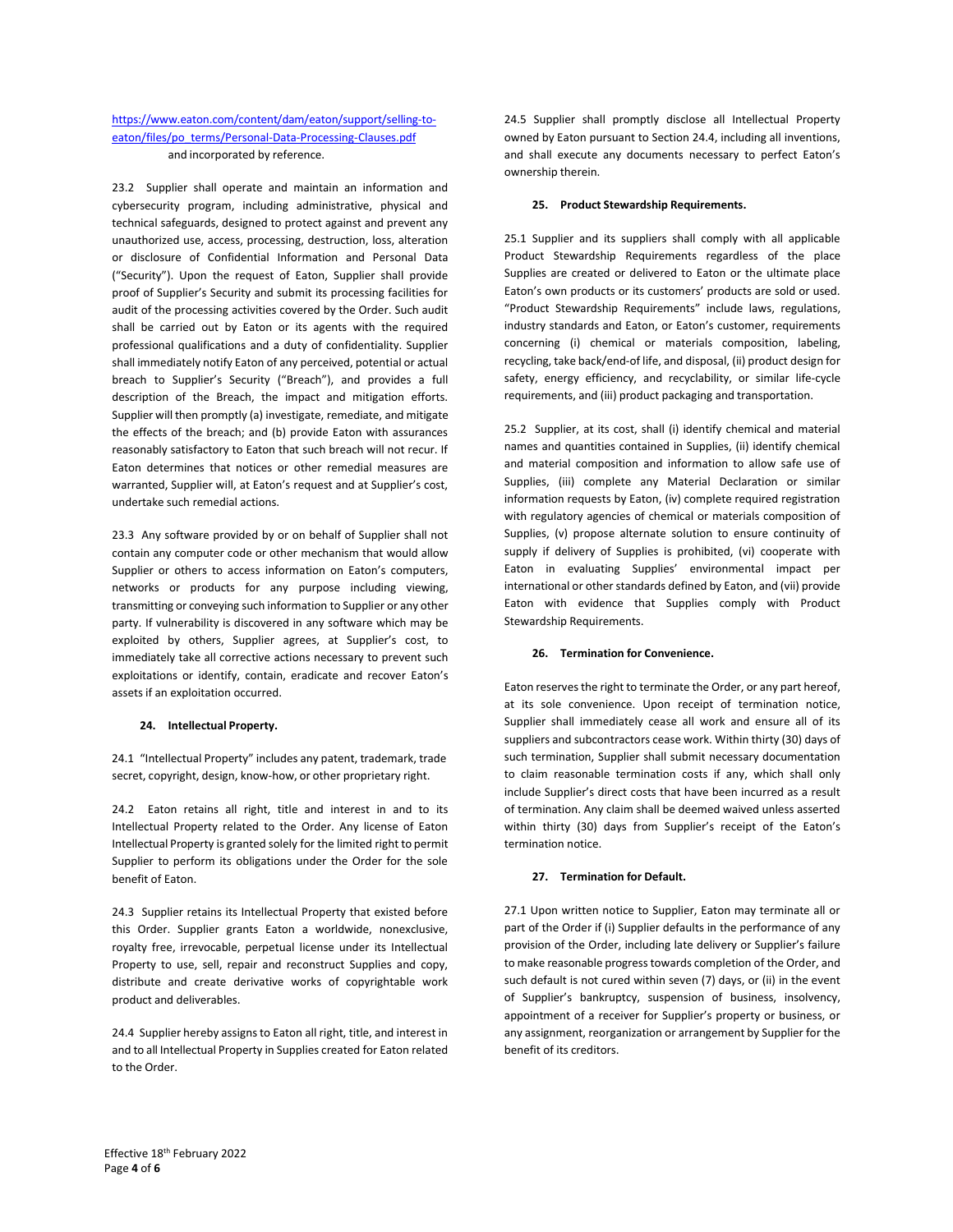27.2 Supplier shall be liable for, and pay to Eaton, any costs, including the cost for additional managerial and administrative services, in excess of the price for Supplies.

27.3 In the event of a termination for default, Supplier shall protect and preserve property in its possession where Eaton has an interest.

27.4 Eaton is entitled to a refund of all monies paid to Supplier for the terminated Order.

### **28. Transition of Supply.**

. In the event of termination or expiration of the Order, Supplier shall have the absolute obligation to continue to provide services or produce goods in accordance with the terms of the Order (including price) for a reasonable period of time so as to permit Eaton the opportunity to transition the production of the subject Supplies to a third party and so as to avoid any interruption of production at Eaton's facilities or the facilities of Eaton's customers. Supplier must reasonably cooperate in this transition of supply, including providing information and documentation regarding manufacturing process for Eaton Supplies, including onsite inspections, bill-of-material data, tooling and process detail and samples of Supplies and components.

### **29. Force Majeure.**

29.1 Neither Party will be in default for any delay or failure to perform due to natural, civil or political causes beyond its control and without its fault or negligence ("Force Majeure").

29.2 The following shall not constitute a Force Majeure event for Supplier:

i) Supplier's ability to sell Supplies at a more advantageous price, ii) increases in Supplier's production costs, iii) interruptions in Supplier's supplies, including if a supplier fails to supply Supplier, or (iv) labor disputes or strikes at Supplier's facilities, or, (v) epidemics.

29.3 The Party affected by a Force Majeure event shall promptly provide written notice to the other, explaining in detail the full particulars and expected duration of the event, and shall use its best efforts to remedy the event.

29.4 If Supplier's delivery is delayed by a Force Majeure event, Eaton may cancel deliveries per Section 27.

#### **30. Epidemics.**

30.1 Supplier will make best efforts to make delivery of Supplies during an epidemic, including Supplier payment for expedited freight costs to meet Order delivery commitments.

30.2 Prior to the delivery of Supplies, Eaton may cancel Orders for reasons attributable to the outbreak of any epidemic. Eaton cannot be held liable, and Supplier shall not be entitled to any damages orindemnifications resulting from an epidemic.

### **31. Remedies.**

31.1 The rights and remedies available to Eaton are cumulative and in addition to all other legal or equitable remedies.

31.2 Eaton may reject Supplies that are nonconforming and return rejected Supplies without payment to Supplier. Supplier may not repair rejected Supplies unless Eaton authorizes repair in writing. Supplier shall reimburse Eaton for all damages caused or required by Supplier's breach or by nonconforming Supplies.

31.3 Monetary damages may not be a sufficient remedy for any actual, anticipatory or threatened breach of the Order and, in addition to all other rights and remedies that Eaton may have, Eaton shall be entitled to specific performance and injunctive equitable relief as a remedy.

31.4 Eaton has the right to set-off against any amounts payable by Eaton or its affiliates to Supplier or its affiliates.

31.5 If Supplier alleges a breach of the Order by Eaton, Supplier shall continue performance until such allegation is resolved.

31.6 If any portion of the Order is invalid or unenforceable, the remaining portions of the Order remain valid and enforceable.

### **32. No Publicity.**

Supplier shall not make any release regarding the Order or use of Eaton trademark or trade name, including any public announcement or advertising.

#### **33. Relationship of Parties.**

Each Party is an independent contractor and the Order shall not constitute, create, or give effect to or otherwise imply a joint venture or partnership of any kind. Neither Party shall be deemed to be an employee, agent, partner, legal representative or joint employer of the other, nor shall have any right, power or authority to create any obligation on behalf of or bind the other in any way.

#### **34. No Implied Waiver.**

Eaton's failure to insist upon Supplier's performance of any obligation or to exercise any right shall not constitute a waiver of future performance or future exercise of a right. Supplier's obligations with respect to future performance and rights shall continue.

### **35. Survival.**

Any provision intended to survive termination or expiration, including Sections 10, 11, 12, 16, 17, 21, 22, 23, 24, 27, 28, 30 and 31 shall remain in full force and effect notwithstanding termination or expiration.

#### **36. Entire Agreement; Modifications; Updates.**

36.1 These Terms constitute the entire agreement.